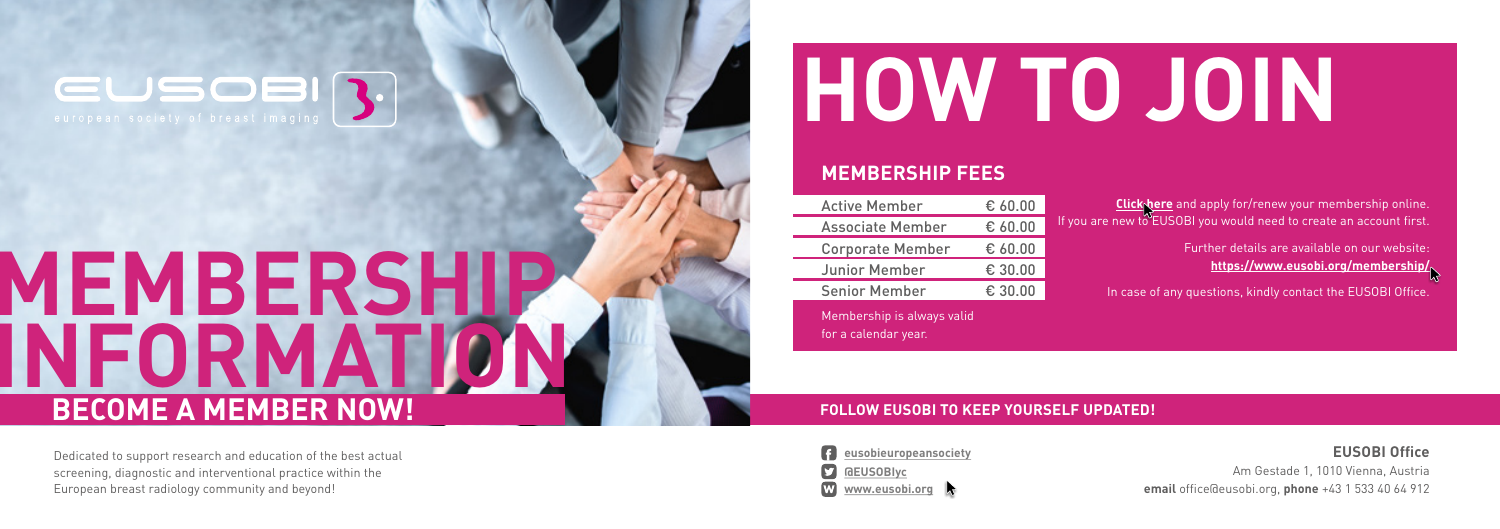# MEMBERSHIP **BENEFITS**



## **BECOME A MEMBER NOW!**

### **EDUCATION**

- European Diploma in Breast Imaging (EDBI)
- Free [participation in EUSOBI Educational Webinars](https://www.eusobi.org/breast-imaging-webinars/)
- Free [attendance of EUSOBI Journal Club](https://www.eusobi.org/breast-imaging-journal-club/)
- [Free access to webinar recordings](https://www.eusobi.org/breast-imaging-webinars/)
- reduced registration fees for EUSOBI courses:
- Breast MRI Training Courses
- Mammography & beyond Courses
- Diagnostic and Interventional Breast Ultrasound Courses
- Basic/Advanced Breast Cancer Screening Courses (organiser: LRCB)
- ESOR scholarship and fellowship



 $\blacktriangleright$ 



■ reduced subscription fee to the medical journal Breast Care Multidisciplinary Journal for Research, Diagnosis and Therapy

#### **COMMUNITY**

- personal EUSOBI account
- access to member-restricted website content
- newsletter
- "Ask the expert"

### **CONGRESS**

- reduced registration fees
- award for the best submitted abstract

### **YOUNG MEMBERS & TALENTS**

- EUSOBI Young Club
- reduced membership fee
- reduced resident fees (congress & courses)
- Carla Boetes Young Investigator Award
- Young Physician-Scientist Grant
- EUSOBI Young Researcher Grant

### **JOURNAL**